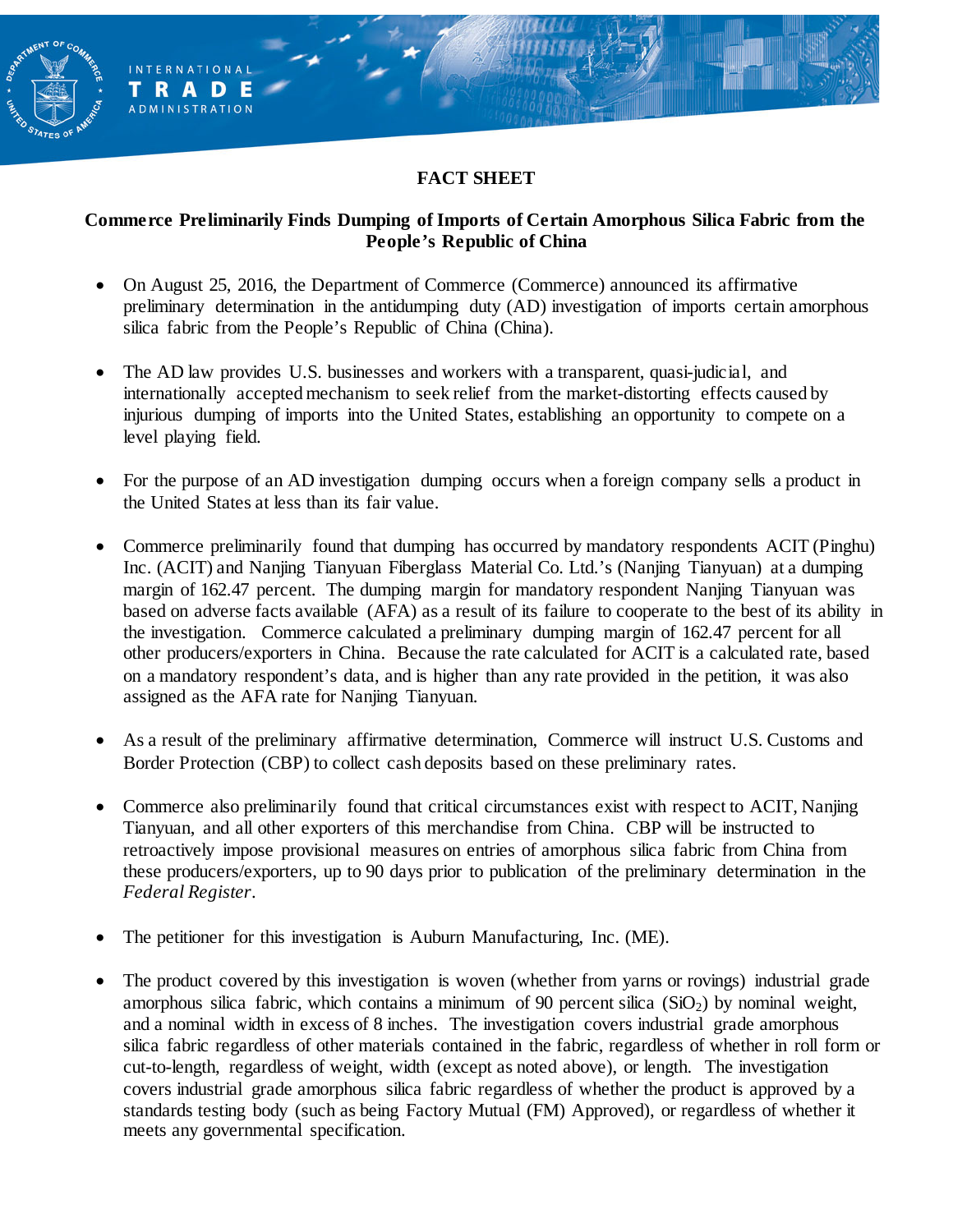Industrial grade amorphous silica fabric may be produced in various colors. The investigation covers industrial grade amorphous silica fabric regardless of whether the fabric is colored. Industrial grade amorphous silica fabric may be coated or treated with materials that include, but are not limited to, oils, vermiculite, acrylic latex compound, silicone, aluminized polyester (Mylar®) film, pressuresensitive adhesive, or other coatings and treatments. The investigation covers industrial grade amorphous silica fabric regardless of whether the fabric is coated or treated, and regardless of coating or treatment weight as a percentage of total product weight. Industrial grade amorphous silica fabric may be heat-cleaned. The investigation covers industrial grade amorphous silica fabric regardless of whether the fabric is heat-cleaned.

Industrial grade amorphous silica fabric may be imported in rolls or may be cut-to-length and then further fabricated to make welding curtains, welding blankets, welding pads, fire blankets, fire pads, or fire screens. Regardless of the name, all industrial grade amorphous silica fabric that has been further cut-to-length or cut-to-width or further finished by finishing the edges and/or adding grommets, is included within the scope of this investigation.

Subject merchandise also includes (1) any industrial grade amorphous silica fabric that has been converted into industrial grade amorphous silica fabric in China from fiberglass cloth produced in a third country; and (2) any industrial grade amorphous silica fabric that has been further processed in a third country prior to export to the United States, including but not limited to treating, coating, slitting, cutting to length, cutting to width, finishing the edges, adding grommets, or any other processing that would not otherwise remove the merchandise from the scope of the investigation if performed in the country of manufacture of the in-scope industrial grade amorphous silica fabric.

Excluded from the scope of the investigation is amorphous silica fabric that is subjected to controlled shrinkage, which is also called "pre-shrunk" or "aerospace grade" amorphous silica fabric. In order to be excluded as a pre-shrunk or aerospace grade amorphous silica fabric, the amorphous silica fabric must meet the following exclusion criteria: (1) the amorphous silica fabric must contain a minimum of 98 percent silica  $(SiO<sub>2</sub>)$  by nominal weight; (2) the amorphous silica fabric must have an areal shrinkage of 4 percent or less; (3) the amorphous silica fabric must contain no coatings or treatments; and (4) the amorphous silica fabric must be white in color. For purposes of this scope, "areal shrinkage" refers to the extent to which a specimen of amorphous silica fabric shrinks while subjected to heating at [1](#page-1-0)800 degrees F for 30 minutes.<sup>1</sup>

Also excluded from the scope are amorphous silica fabric rope and tubing (or sleeving). Amorphous silica fabric rope is a knitted or braided product made from amorphous silica yarns. Silica tubing (or sleeving) is braided into a hollow sleeve from amorphous silica yarns.

The subject imports are normally classified in subheadings 7019.59.4021, 7019.59.4096, 7019.59.9021, and 7019.59.9096 of the Harmonized Tariff Schedule of the United States (HTSUS), but may also enter under HTSUS subheadings 7019.40.4030, 7019.40.4060, 7019.40.9030, 7019.40.9060, 7019.51.9010, 7019.51.9090, 7019.52.9010, 7019.52.9021, 7019.52.9096 and 7019.90.1000. HTSUS subheadings are provided for convenience and customs purposes only; the written description of the scope of this investigation is dispositive.

<span id="page-1-0"></span> $<sup>1</sup>$  Areal shrinkage is expressed as the following percentage:</sup>

Fired Area, cm<sup>2</sup> – Initial Area, cm<sup>2</sup> X  $100 =$  Areal Shrinkage, % Initial Area,  $cm<sup>2</sup>$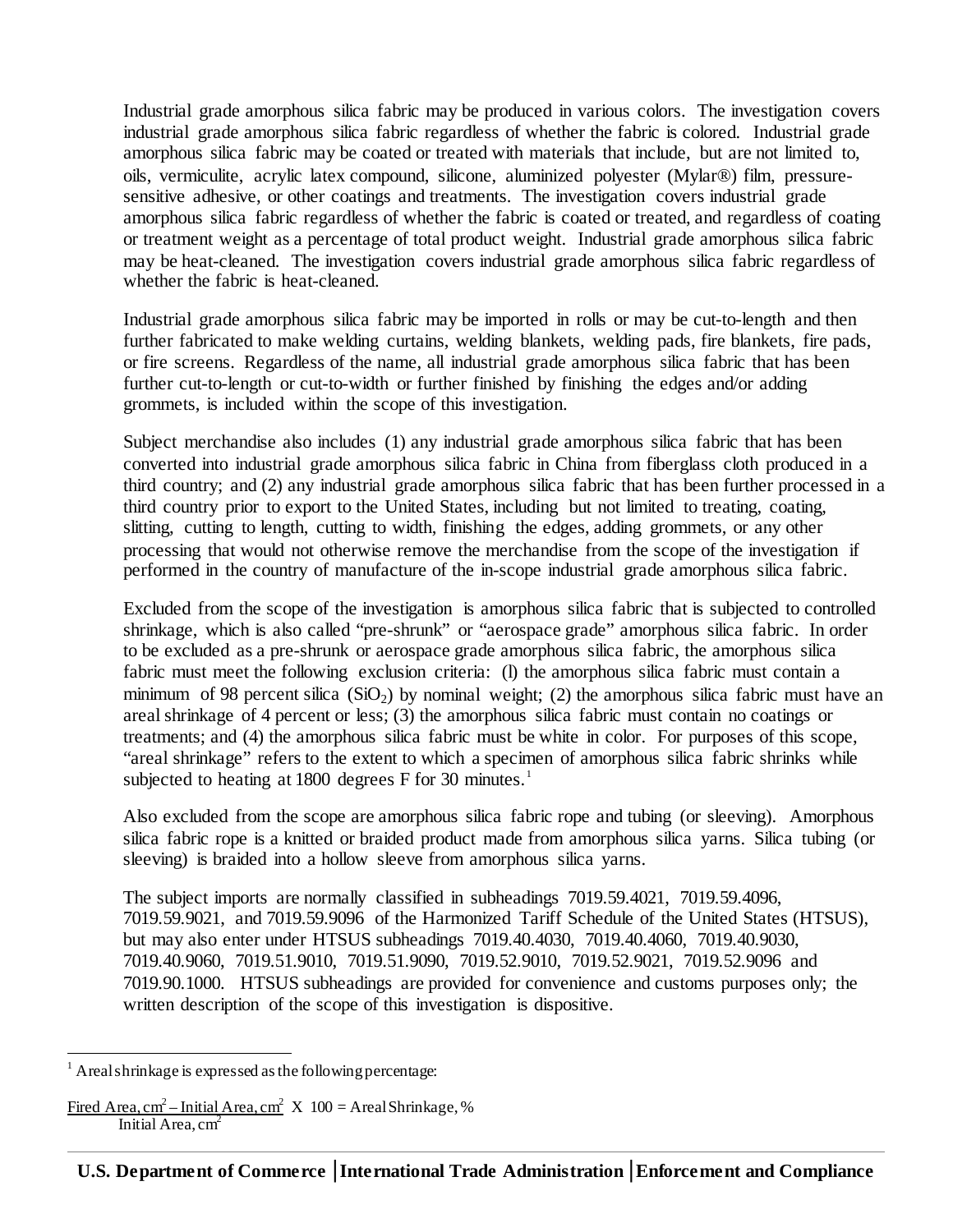• In 2015, imports of certain amorphous silica fabric from China were valued at an estimated \$16 million.

#### **NEXT STEPS**

- Commerce is scheduled to announce its final determination on or about November 8, 2016.
- If Commerce makes an affirmative final determination, and the U.S. International Trade Commission (ITC) makes an affirmative final determination that imports of certain amorphous silica fabric from China materially injure, or threaten material injury to, the domestic industry, Commerce will issue an AD order. If either Commerce's or the ITC's final determination is negative, no AD order will be issued. The ITC is scheduled to make its final injury determination in December 2016.

| <b>COUNTRY</b> | <b>EXPORTER/PRODUCER</b>                      | <b>DUMPING</b><br><b>RATES</b> |
|----------------|-----------------------------------------------|--------------------------------|
| <b>China</b>   | <b>ACIT</b> (Pinghu) Inc.                     | 162.47%                        |
|                | Nanjing Tianyuan Fiberglass Material Co. Ltd. | 162.47%                        |
|                | <b>China-Wide Rate</b>                        | 162.47%                        |

#### **PRELIMINARY DUMPING MARGINS:**